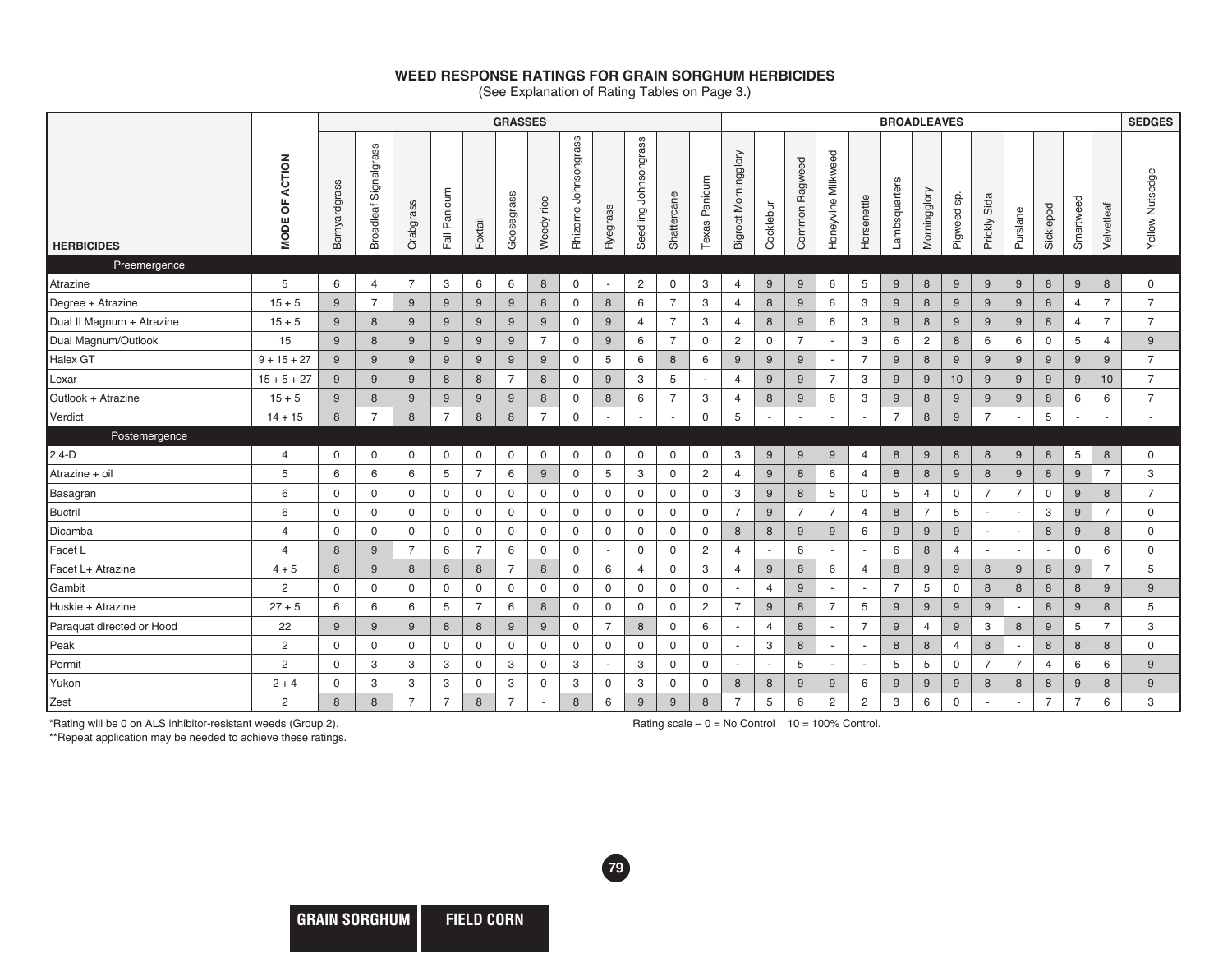| Crop, Situation, and<br><b>Active Chemical</b><br><b>Per Broadcast Acre</b>                                | <b>Weeds Controlled</b>                                                                                                        | <b>Formulated Material</b><br><b>Per Broadcast Acre</b>                                    | <b>Time of Application</b>                                                | <b>Method of Application</b><br>and Precautions                                                                                                                                                                                                                                                                                                                                                                                                                                                                                                                         |  |  |
|------------------------------------------------------------------------------------------------------------|--------------------------------------------------------------------------------------------------------------------------------|--------------------------------------------------------------------------------------------|---------------------------------------------------------------------------|-------------------------------------------------------------------------------------------------------------------------------------------------------------------------------------------------------------------------------------------------------------------------------------------------------------------------------------------------------------------------------------------------------------------------------------------------------------------------------------------------------------------------------------------------------------------------|--|--|
| <b>GRAIN SORGHUM</b><br>Preplant                                                                           |                                                                                                                                |                                                                                            |                                                                           |                                                                                                                                                                                                                                                                                                                                                                                                                                                                                                                                                                         |  |  |
| glyphosate @ 1 lb/A                                                                                        | Emerged weeds.                                                                                                                 | Glyphosate (4 lb/gal)<br>formulations)<br>32 oz/A.                                         | Preplant for vegetation knockdown.                                        | Apply in low volume $-5$ to 10 gpa.                                                                                                                                                                                                                                                                                                                                                                                                                                                                                                                                     |  |  |
| glyphosate + 2,4-D $@ 1.0 +$<br>$0.50$ lb/A                                                                | Annual grasses and broadleaf<br>weeds.                                                                                         | Glyphosate (4 lb/gal<br>formulations) $+ 2,4$ -D<br>32 oz/A + 1 pt/A of $4SL$ 2,4-D amine. | Same as above.                                                            | Improved control of horseweed, curly dock<br>and primrose.                                                                                                                                                                                                                                                                                                                                                                                                                                                                                                              |  |  |
| S-metolachlor @ 0.9 to<br>1.4 $lb/A$                                                                       | Weedy rice, yellow nutsedge,<br>annual grasses and pigweed.                                                                    | Dual Magnum 7.64 EC<br>or Cinch 7.64 EC<br>1 to 1.6 pt/A.                                  | Incorporate thoroughly in top 2 inches<br>within 14 days before planting. | Use with Concep-treated sorghum seed only.<br>If broadleaf weeds emerge, use 2,4-D or<br>atrazine postemergence.                                                                                                                                                                                                                                                                                                                                                                                                                                                        |  |  |
| dimethenamid $@$ 0.56 to<br>$0.98$ lb/A                                                                    | Weedy rice, yellow nutsedge,<br>annual grasses and pigweed.                                                                    | Outlook 6 E<br>12 to 21 oz/A.                                                              | Apply up to 45 days preplant.                                             | Use with Concep-treated seed only.                                                                                                                                                                                                                                                                                                                                                                                                                                                                                                                                      |  |  |
| Preemergence                                                                                               |                                                                                                                                |                                                                                            |                                                                           |                                                                                                                                                                                                                                                                                                                                                                                                                                                                                                                                                                         |  |  |
| S-metolachlor @ 0.95 to<br>$1.9$ lb/A                                                                      | Annual grasses and pigweed.<br>For weedy rice or yellow nut-<br>sedge use ppi treatment above.                                 | Dual Magnum 7.64 EC<br>or Cinch 7.64 EC<br>1 to 2 pt/A.                                    | At planting.                                                              | Use with Concep-treated sorghum seed only.<br>May be tank mixed with atrazine according to label<br>directions or may be followed with atrazine or 2,4-D<br>for broadleaf control as recommended below.                                                                                                                                                                                                                                                                                                                                                                 |  |  |
| S-metolachlor + atrazine $@$<br>$1.25 + 1$ lb/A                                                            | Annual grasses and broadleaf<br>weeds. For weedy rice or yellow<br>nutsedge, use Dual Magnum<br>ppi above.                     | Bicep II Magnum 5.5 L<br>or Cinch ATZ 5.5 F<br>$1.3$ gt/A.                                 | At planting.                                                              | Use with Concep-treated seed only. Good<br>treatments for average weed infestations. However,<br>if weedy rice is a problem, use Dual ppi and atrazine<br>early post if needed. If heavy cocklebur and<br>morningglory pressure exists, use atrazine pre-<br>emergence at preemergence rates below or use<br>atrazine early post as listed below.                                                                                                                                                                                                                       |  |  |
| S-metolachlor + glyphosate<br>+ mesotrione $@$ 1.04 to<br>$1.57 + 1.04$ to $1.57 + 0.1$ to<br>$0.157$ lb/A | Most annual grasses and<br>broadleaf weeds.                                                                                    | <b>Halex GT</b><br>4 to 6 pt/A.                                                            | Preplant/at planting, prior to grain<br>sorghum emergence.                | Use with Concep-treated sorghum seed only.<br>May be tank mixed with atrazine according to label<br>directions or may be followed with atrazine or 2,4-D<br>for broadleaf control as recommended below.                                                                                                                                                                                                                                                                                                                                                                 |  |  |
| atrazine $@1$ Ib/A                                                                                         | Germinating annual grasses and<br>most annual broadleaf weeds.<br>including cocklebur, annual morn-<br>ingglory and sicklepod. | <b>Atrazine</b><br>1 gt/A 4L or 1.1 lb/A Nine-0.                                           | At planting.                                                              | Do not plant fall cover crops. Do not plant crops other<br>than corn in treated fields during the same season.<br>Thoroughly till soil before planting any spring crop<br>other than corn or sorghum. Planting deeper than<br>1 inch will increase safety margin. Do not use on<br>coarse-textured soils (sand, loamy sand, sandy loam)<br>or on any soil with less than 1% o.m. For sandy soils,<br>see AAtrex + oil below. All atrazine labels have been<br>revised because of surface and groundwater con-<br>cerns. Special precautions are required on new labels. |  |  |
| S-metolachlor + mesotrione<br>@ 1.0 to 1.25 lb/A + 0.10 to<br>$0.125$ lb/A                                 | Pigweed, smartweed, prickly<br>sida, ragweed, annual grasses<br>and weedy rice.                                                | Coyote<br>1.2 to $1.5$ grt/A.                                                              | At planting.                                                              | Use with Concep-treated sorghum seed only.<br>Do not apply to emerged grain sorghum as severe<br>injury will occur.                                                                                                                                                                                                                                                                                                                                                                                                                                                     |  |  |
| S-metolachlor + mesotrione<br>+ atrazine $@1.3 + 0.168 +$<br>$1.3$ lb/A                                    | Annual grasses and broadleaf<br>weeds.                                                                                         | Lexar 3.75 SE<br>3 grt/A.                                                                  | At planting.                                                              | Use with Concep-treated sorghum seed only.<br>Do not apply to emerged grain sorghum as severe<br>injury will occur.                                                                                                                                                                                                                                                                                                                                                                                                                                                     |  |  |

**80**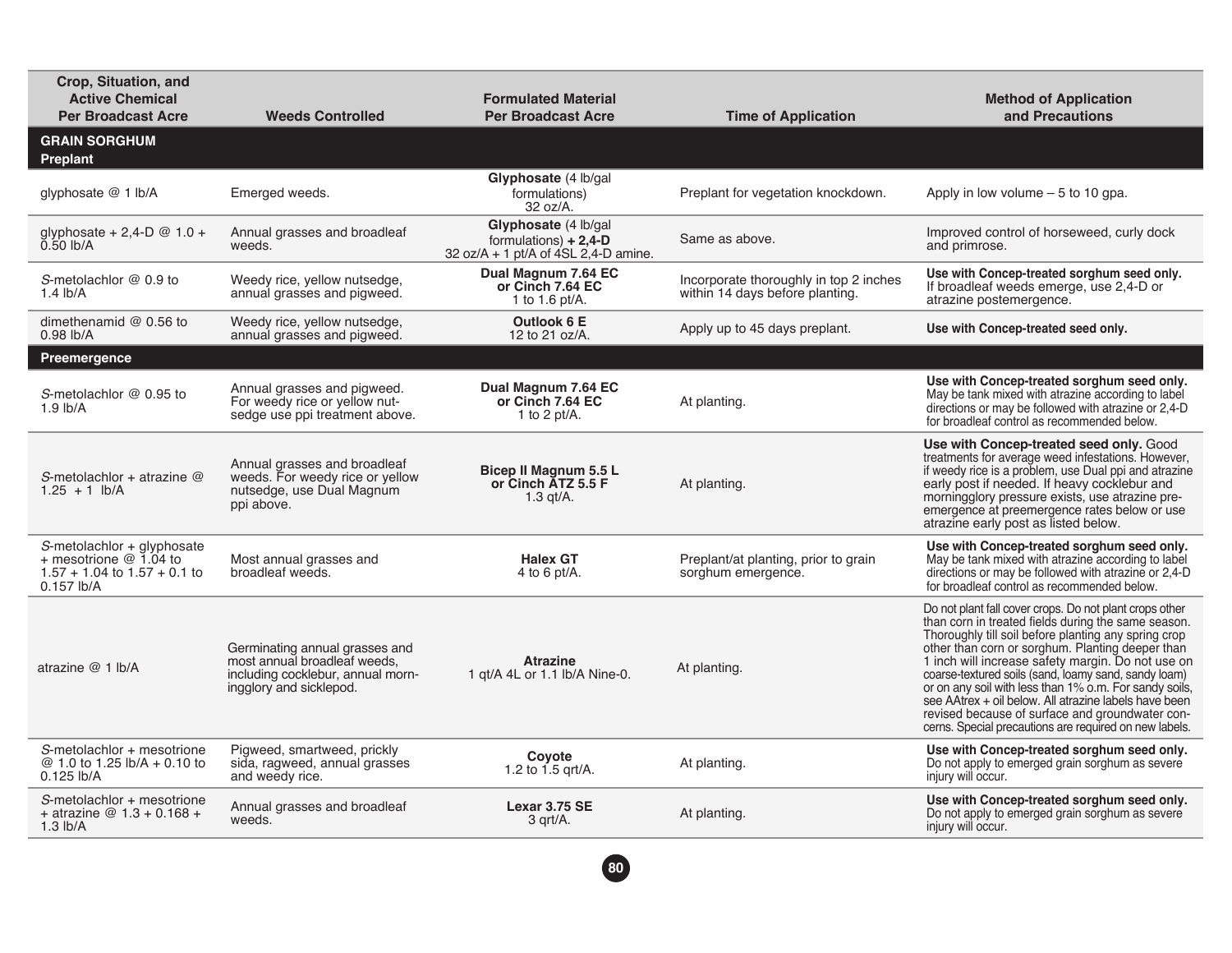| Crop, Situation, and<br><b>Active Chemical</b><br><b>Per Broadcast Acre</b> | <b>Weeds Controlled</b>                                                                         | <b>Formulated Material</b><br><b>Per Broadcast Acre</b>                               | <b>Time of Application</b>                                                                      | <b>Method of Application</b><br>and Precautions                                                                                                                                                                                                                                                                                                                                                                              |  |  |  |
|-----------------------------------------------------------------------------|-------------------------------------------------------------------------------------------------|---------------------------------------------------------------------------------------|-------------------------------------------------------------------------------------------------|------------------------------------------------------------------------------------------------------------------------------------------------------------------------------------------------------------------------------------------------------------------------------------------------------------------------------------------------------------------------------------------------------------------------------|--|--|--|
| saflufenacil @ 0.022 to<br>$0.044$ lb/A                                     | Pigweed, velvetleaf, morning-<br>glory and horseweed.                                           | Sharpen<br>1 to $2$ oz/A.                                                             | Burndown up to preemergence.<br>Do not apply Sharpen over the<br>top of emerged sorghum.        | For best burndown results, tank mix with<br>glyphosate or paraquat. An MSO and AMS<br>must be used for burndown.<br>See label for further recommendations and<br>restrictions.                                                                                                                                                                                                                                               |  |  |  |
| dimethenamid + saflufenacil<br>@ 0.31 to 0.62 + 0.044 to<br>0.088 lb/A      | Annual grasses, pigweed,<br>velvetleaf, morningglory and<br>horseweed.                          | <b>Verdict</b><br>$10 oz/A$ .                                                         | Burndown up to preemergence.<br>Do not apply Verdict over the<br>top of emerged grain sorghum.  | Rainfall or overhead irrigation is required for<br>activation. Verdict can be used as a burn-<br>down that leaves behind residual control. For<br>best burndown activity, tank mix with glypho-<br>sate and use MSO 1 pt/A + AMS. On medium<br>to fine soils, the rotation interval to soybeans<br>is 30 days if you were to lose the grain<br>sorghum crop.<br>Use with Concep-treated seed.<br>See label for restrictions. |  |  |  |
| dimethenamid<br>0.56 to 0.98 lb/A                                           | For annual grasses and pig-<br>weed. For weedy rice or yellow<br>nutsedge, use ppi treatment.   | Outlook 6E<br>12 to 21 oz/A.                                                          | At planting.                                                                                    | Use with Concep-treated seed only.<br>Rates depend on percent organic matter.<br>See label.                                                                                                                                                                                                                                                                                                                                  |  |  |  |
| dimethenamid + atrazine<br>package mix                                      | Annual grasses and broadleaf<br>weeds. For weedy rice or yellow<br>nutsedge, use ppi treatment. | <b>Guardsman Max 5L</b><br>$2.5$ pt/A.                                                | At planting.                                                                                    | Use with Concep-treated seed only.                                                                                                                                                                                                                                                                                                                                                                                           |  |  |  |
| Postemergence                                                               |                                                                                                 |                                                                                       |                                                                                                 |                                                                                                                                                                                                                                                                                                                                                                                                                              |  |  |  |
| 2.4-D amine @ 0.5 lb/A                                                      | Most broadleaf weeds such as<br>morningglory, cocklebur and<br>sicklepod.                       | 2.4-D amine<br>1 pt/A of 4 lb/gal 2,4-D amine.<br>Do not use a surfactant or oil.     | Apply when weeds are small and sor-<br>ghum 6 to 12 inches.                                     | May be applied broadcast overtop to sorghum<br>not over 8 inches. Directed applications later<br>with drop nozzles. Do not treat when sorghum<br>is in bloom. AVOID DRIFT. Do not apply<br>during very active growth, i.e., when combi-<br>nation of good moisture, warm temperatures<br>and high nitrogen exist, or excessive injury<br>may result. Follow all State Plant Board<br>regulations.                            |  |  |  |
| dicamba $@$ 0.25 lb/A                                                       | Most broadleaf weeds such as<br>morningglory, cocklebur and<br>sicklepod.                       | <b>Dicamba</b> (various<br>formulations) 0.5 pt/A.<br>Do not use a surfactant or oil. | From grain sorghum emergence up<br>to 8 inches tall. Best results on weeds<br>3 inches or less. | Ground application only. Drift is extremely<br>toxic to soybeans. Do not apply after<br>soybeans begin to emerge in general area.<br>Follow all State Plant Board regulations.                                                                                                                                                                                                                                               |  |  |  |

**81**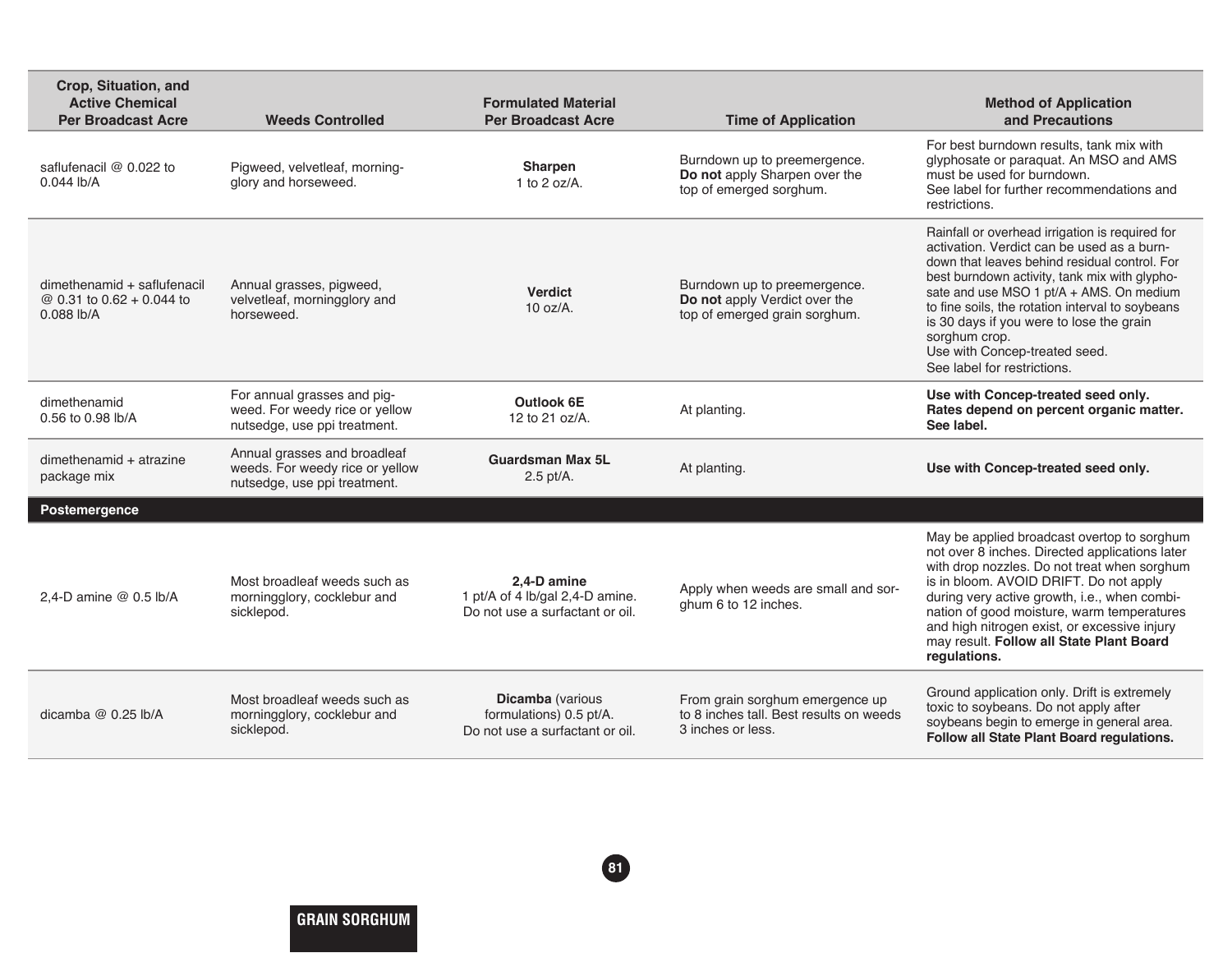| Crop, Situation, and<br><b>Active Chemical</b><br><b>Per Broadcast Acre</b>        | <b>Weeds Controlled</b>                                                                                                                                                                                                | <b>Formulated Material</b><br><b>Per Broadcast Acre</b>                                                                                                                                                    | <b>Time of Application</b>                                                                                                                                                            | <b>Method of Application</b><br>and Precautions                                                                                                                                                                                                                                                                                                                                                                                        |  |  |
|------------------------------------------------------------------------------------|------------------------------------------------------------------------------------------------------------------------------------------------------------------------------------------------------------------------|------------------------------------------------------------------------------------------------------------------------------------------------------------------------------------------------------------|---------------------------------------------------------------------------------------------------------------------------------------------------------------------------------------|----------------------------------------------------------------------------------------------------------------------------------------------------------------------------------------------------------------------------------------------------------------------------------------------------------------------------------------------------------------------------------------------------------------------------------------|--|--|
| <b>GRAIN SORGHUM</b>                                                               |                                                                                                                                                                                                                        |                                                                                                                                                                                                            |                                                                                                                                                                                       |                                                                                                                                                                                                                                                                                                                                                                                                                                        |  |  |
| Postemergence [cont.]                                                              |                                                                                                                                                                                                                        |                                                                                                                                                                                                            |                                                                                                                                                                                       |                                                                                                                                                                                                                                                                                                                                                                                                                                        |  |  |
| atrazine $@1$ to 2 lb/A                                                            | Most small-seeded annuals.<br>More effective on broadleaf<br>weeds. Good control of pigweed,<br>cocklebur, annual morningglory,<br>velvetleaf, spurred anoda, prickly<br>sida, smartweed, sicklepod and<br>weedy rice. | <b>AAtrex, Atrazine</b><br>1.25 to 2.5 lb/A 80W or 1 to 2 gt/A<br>4L or 1.1 to 2.2 lb/A Nine-0. Use low<br>rate on silt loam soil and high rate<br>on clay soil. No surfactant is<br>recommended on label. | Apply from sorghum emergence up to<br>"close in". Apply before weeds exceed<br>11/2 inches in height. Best grass<br>control obtained before grass<br>weeds exceed $\frac{1}{2}$ inch. | Do not apply if grain sorghum is taller than<br>12 inches. Do not graze treated areas or feed<br>forage from treated land within 21 days of appli-<br>cation. After June 10, do not plant crops other<br>than corn or grain sorghum the following year.<br>Do not use on sands or sandy loam soils.<br>For these soils, use atrazine and crop oil<br>concentrate below. Do not apply more than<br>2.5 lb/A active atrazine per season. |  |  |
| atrazine $@1.2$ lb/A + oil<br>concentrate                                          | Same as above.                                                                                                                                                                                                         | <b>AAtrex, Atrazine +</b><br><b>Crop Oil Concentrate</b><br>1.5 lb/A 80W or 1.2 qt/A 4L or 1.33<br>lb/A Nine-0 + 1 qt/A oil concentrate.                                                                   | Same as above.                                                                                                                                                                        | Same as above but may be used on sandy<br>loam soil. Less likely to cause injury to milo<br>or carryover to sensitive follow crops.                                                                                                                                                                                                                                                                                                    |  |  |
| S-metolachlor + atrazine $@$<br>0.75 to 1.3 $\frac{1}{2}$ h/A + 1 to<br>1.2 $lb/A$ | Annual grasses, pigweed,<br>annual morningglory, velvetleaf,<br>smartweed and sicklepod.                                                                                                                               | Dual Magnum + Aatrex<br>0.8 to 1.4 pt/A + $1/2$ gt/A<br>or Bicep II Magnum<br>1.5 to 2.5 gt/A.                                                                                                             | Before sorghum reaches 12 inches<br>tall. Best grass control obtained before<br>grass weeds exceed 1/2 inch.                                                                          | Some injury may occur with higher rates on<br>lighter soils. Select rates based on soil types.                                                                                                                                                                                                                                                                                                                                         |  |  |
| halosulfuron @ 0.047 lb/A                                                          | Yellow nutsedge, flatsedge and<br>hemp sesbania.                                                                                                                                                                       | <b>Permit or Halomax 75 WG</b><br>1 oz/A. Add a nonionic surfactant or<br>crop oil concentrate.                                                                                                            | Apply to emerged weeds. 2 leaf to<br>layby.                                                                                                                                           | Aerial or ground application.<br>Avoid drift to soybeans.                                                                                                                                                                                                                                                                                                                                                                              |  |  |
| halosulfuron + prosulfuron @<br>$0.031$ to $0.048 + 0.018$ to<br>$0.027$ lb/A      | Sedges and most broadleaf<br>weeds including triazine-resistant<br>biotypes.                                                                                                                                           | Gambit 79 WDG<br>1 to 1.5 oz/ $A$ .                                                                                                                                                                        | Apply from 2 leaf through layby stage<br>(before grain head emergence).                                                                                                               | Avoid drift to soybeans. Will not control ALS-<br>resistant weeds. See crop rotation section on<br>label for precautions about rotational crops.                                                                                                                                                                                                                                                                                       |  |  |
| prosulfuron @ 0.027 lb/A                                                           | Most broadleaf weeds including<br>triazine-resistant biotypes.                                                                                                                                                         | Peak 57 WDG<br>0.75 oz per acre. Add 0.25% non-<br>ionic surfactant.                                                                                                                                       | Apply to actively growing sorghum<br>between 5 and 20 inches in height and<br>before head emergence.                                                                                  | Will not control ALS-resistant weeds.<br>See crop rotation section for precautions about<br>rotational crops.<br>Do not apply to sorghum under stress from<br>moisture or cold weather.<br>Do not apply to sorghum that has been treated<br>with an organophosphate insecticide at planting<br>or within 15 days of a postemergence organo-<br>phosphate insecticide application.                                                      |  |  |
| bentazon $@0.75$ to 1 lb/A                                                         | Cocklebur, ragweed, jimsonweed,<br>smartweed, prickly sida, velvetleaf<br>and yellow nutsedge.                                                                                                                         | <b>Basagran</b><br>$0.75$ to 1 gt/A.                                                                                                                                                                       | Postemergence. See label for specific<br>timing for weed desired.                                                                                                                     | May be tank mixed with atrazine. See label.<br>Best treatment for smartweed.                                                                                                                                                                                                                                                                                                                                                           |  |  |